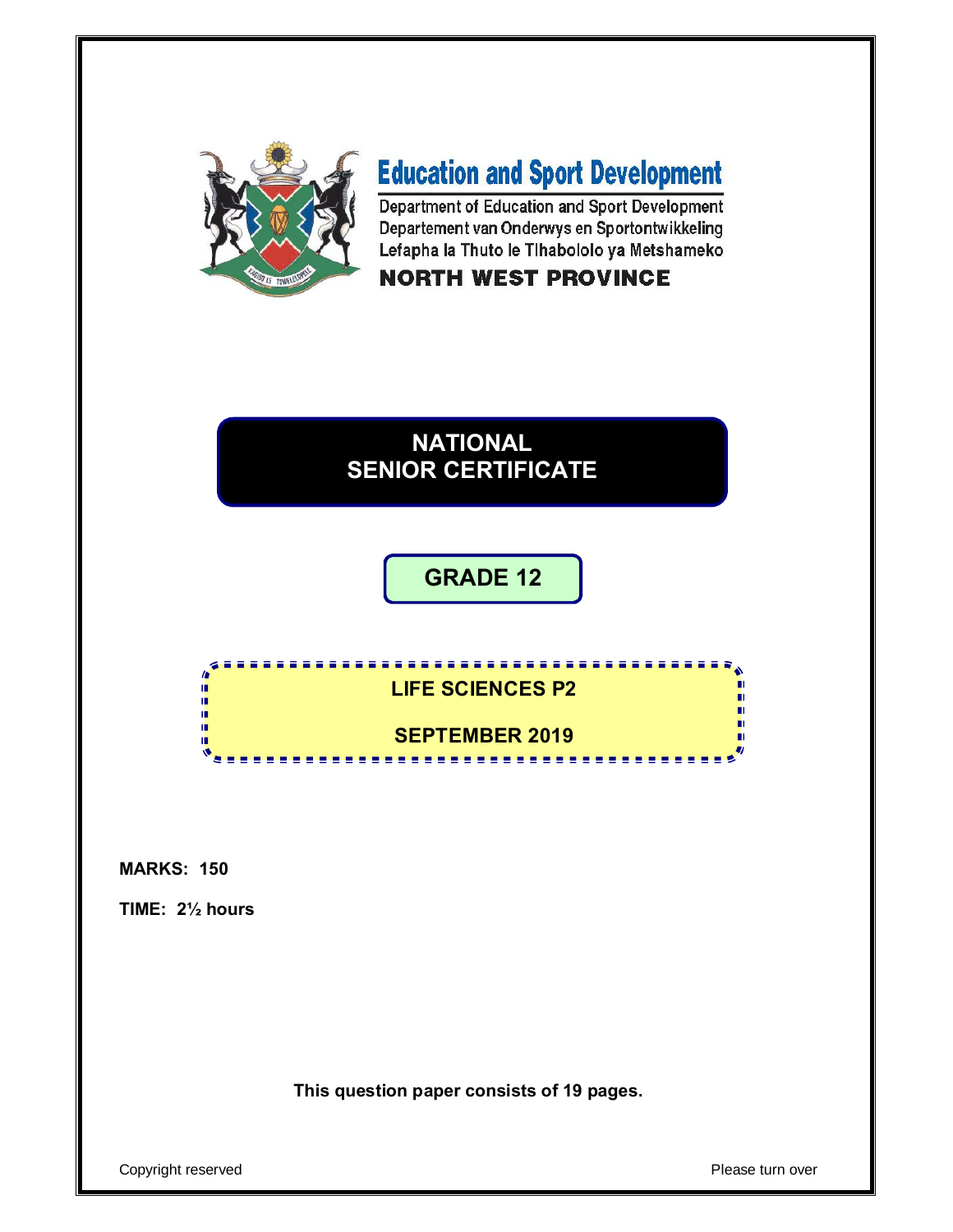#### **INSTRUCTIONS AND INFORMATION**

Read the following instructions carefully before answering the questions.

- 1. Answer ALL the questions.
- 2. Write ALL the answers in the ANSWER BOOK.
- 3. Start the answers to EACH question at the top of a NEW page.
- 4. Number the answers correctly according to the numbering system used in this question paper.
- 5. Present your answers according to the instructions of each question.
- 6. Do ALL drawings in pencil and label them in blue or black ink.
- 7. Draw diagrams, flow charts or tables only when asked to do so.
- 8. The diagrams in this question paper are NOT necessarily drawn to scale.
- 9. Do NOT use graph paper.
- 10. You must use a non-programmable calculator, protractor and a compass where necessary.
- 11. Write neatly and legibly.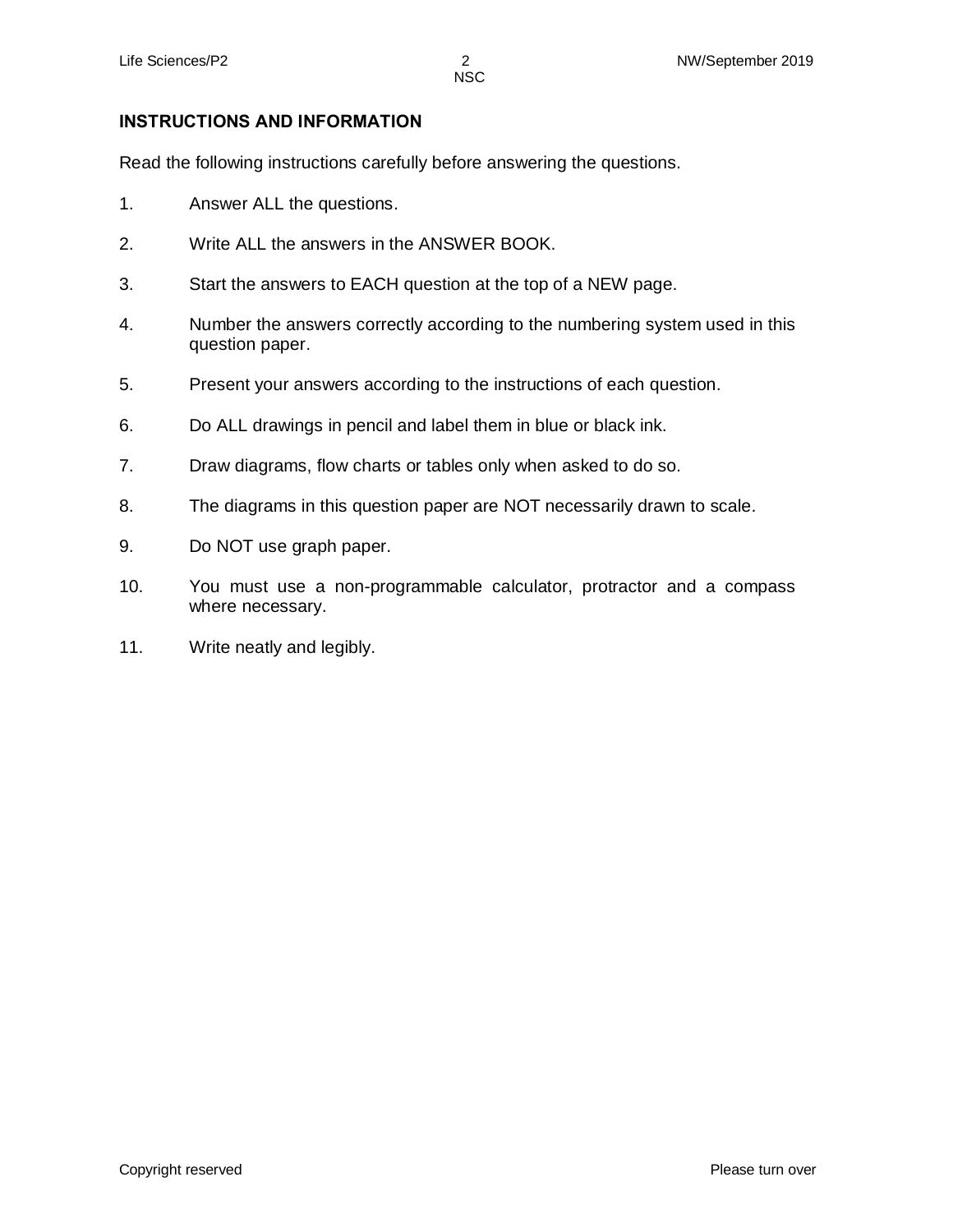#### **SECTION A**

#### **QUESTION 1**

- 1.1 Various options are provided as possible answers to the following questions. Choose the answer and write only the letter (A to D) next to the question number (1.1.1 to 1.1.10) in the ANSWER BOOK, for e.g. 1.1.11 D.
	- 1.1.1 The diagram below represents part of a DNA molecule.



The correct labels for parts **X, Y** and **Z** respectively are …

- A deoxyribose sugar, phosphate and hydrogen bond.
- B phosphate, deoxyribose sugar and hydrogen bond.
- C ribose sugar, nitrogenous base and peptide bond.
- D phosphate, ribose sugar and hydrogen bond.
- 1.1.2 The following is a list of characteristics of a nucleic acid:
	- (i) Single stranded
	- (ii) Has hydrogen bonds
	- (iii) Contains uracil
	- (iv) Found in cytoplasm and nucleus

Which ONE of the following combinations represents the characteristic of mRNA?

- A (i), (ii), (iii) and (iv)
- B (i), (ii) and (iii) only
- C (ii), (iii) and (iv) only
- D (i), (iii) and (iv) only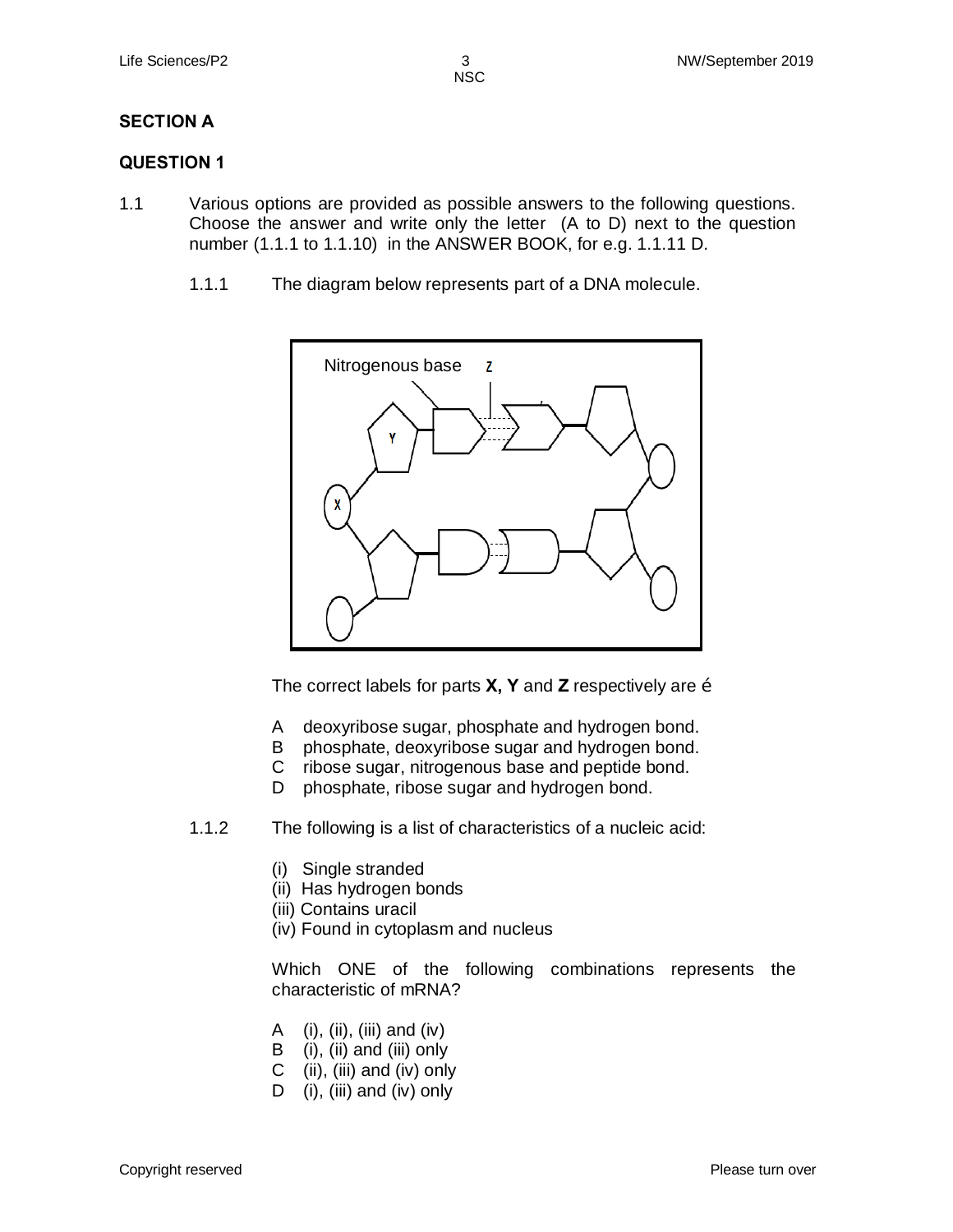- 1.1.3 A pregnant woman was told by a genetic counseller that her baby had equal chances of having blood type **A** or blood type **AB**. This means that the genotype of the woman and her husband must have been ...
	- A  $I^A I^A$  and  $I^B$  i
	- $B$   $I^A I^B$  and  $I^B$  i
	- C  $I^A$ i and  $I^B$   $I^B$
	- D  $I^A I^B$  and  $I^A$  i
- 1.1.4 In which ONE of the following cells will a mutation in the DNA be passed from one generation to the next?
	- A Brain
	- B Sperm
	- C Liver
	- D Muscle
- 1.1.5 A DNA molecule consists of 400 nucleotides of which 20% contain the base Adenine. How many of the nucleotides in this DNA will contain Guanine?
	- A 80
	- B 100
	- C 120
	- D 160
- 1.1.6 Shrubs of the family Proteaceae (for example waratahs and proteas) can be found in Australia, South America, Indo-China and parts of Africa.

What is this type of evidence for evolution called?

- A Biogeography
- B The 'Out of Africa' hypothesis
- C Fossil evidence
- D Cultural evidence
- 1.1.7 The following refers to reproduction in different organisms:
	- (i) Fertile offspring
	- (ii) Breed at the same time of the year
	- (iii) Species-specific courtship behaviour displayed in animals
	- (iv) Plants adapted to specific pollinators

Which of the above are reproductive isolating mechanisms?

- A (i), (ii), (iii) and (iv)
- B (i) and (ii) only
- C (iii) and (iv) only
- D (ii) and (iv) only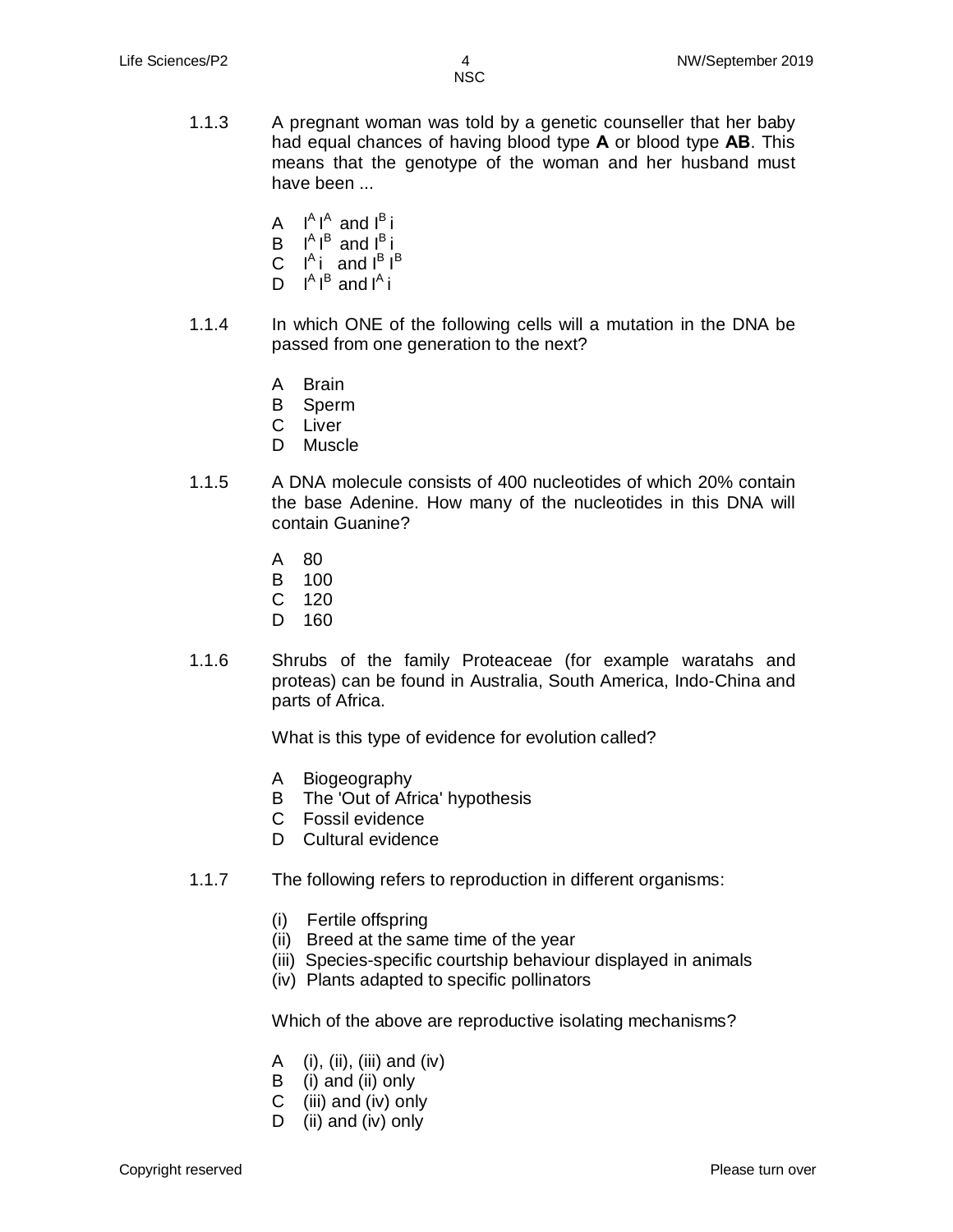1.1.8 The diagram shows a cross between a white cat and a black cat which produced a white cat with black patches.



Which ONE of the following types of dominance is illustrated in the diagram?

- A Incomplete dominance
- B Co-dominance
- C Complete dominance
- D Partial dominance
- 1.1.9 The graph below shows the pace at which evolution occured in a species of butterfly.



Which type of evolution is represented in the graph?

- A Speciation
- B Inheritance of acquired characteristics
- C Punctuated equilibrium
- D Gradualism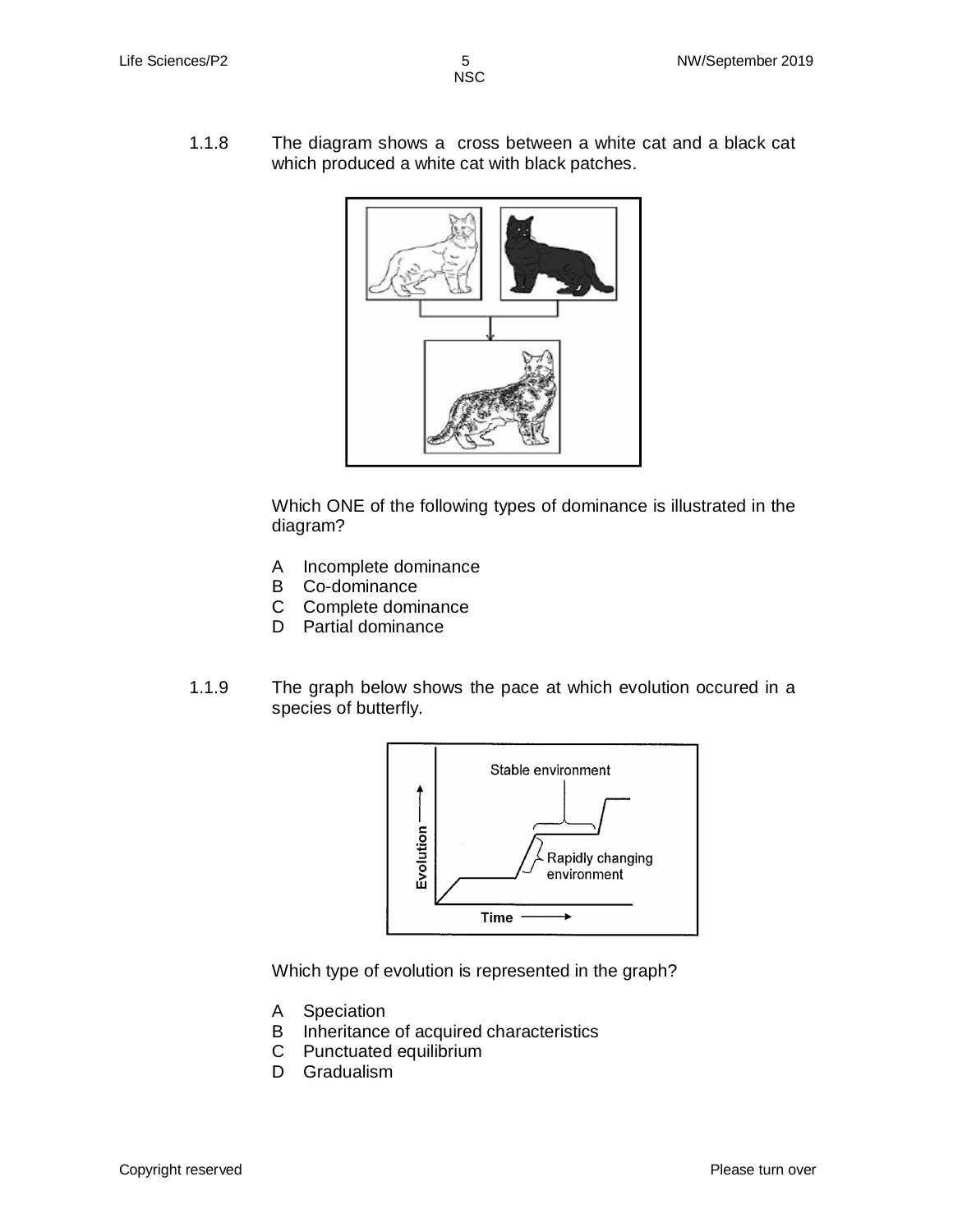1.1.10 The sample of a DNA profile shown below was used to determine if man **X** was the father of all four children. The sample shown are for the mother **M**, four children (1 to 4) and man **X**.

| M | 1 | 2 | $\mathbf{3}$ | 4 | X |
|---|---|---|--------------|---|---|
|   |   |   |              |   |   |
|   |   |   |              |   |   |
|   |   |   |              |   |   |
|   |   |   |              |   |   |
|   |   |   |              |   |   |
|   |   |   |              |   |   |
|   |   |   |              |   |   |

Which of the children have a different father?

- A 1 and 2
- B 2 and 3
- C 3 and 4
- D 1 and 4

(10 x 2) **(20)**

- 1.2 Give the correct **biological term** for each of the following descriptions. Write only the term next to the question number (1.2.1 to 1.2.6) in the ANSWER BOOK.
	- 1.2.1 Two or more alternative forms of a gene at the same locus
	- 1.2.2 A portion of DNA that codes for a particular protein
	- 1.2.3 A region on the chromosome to which spindle fibres attach
	- 1.2.4 A phase during meiosis when the chromosome number is halved as the homologous chromosomes separate
	- 1.2.5 A cell with one set of chromosomes
	- 1.2.6 A sex-linked disorder where different colours cannot be distinguished

 $(6 \times 1)$  (6)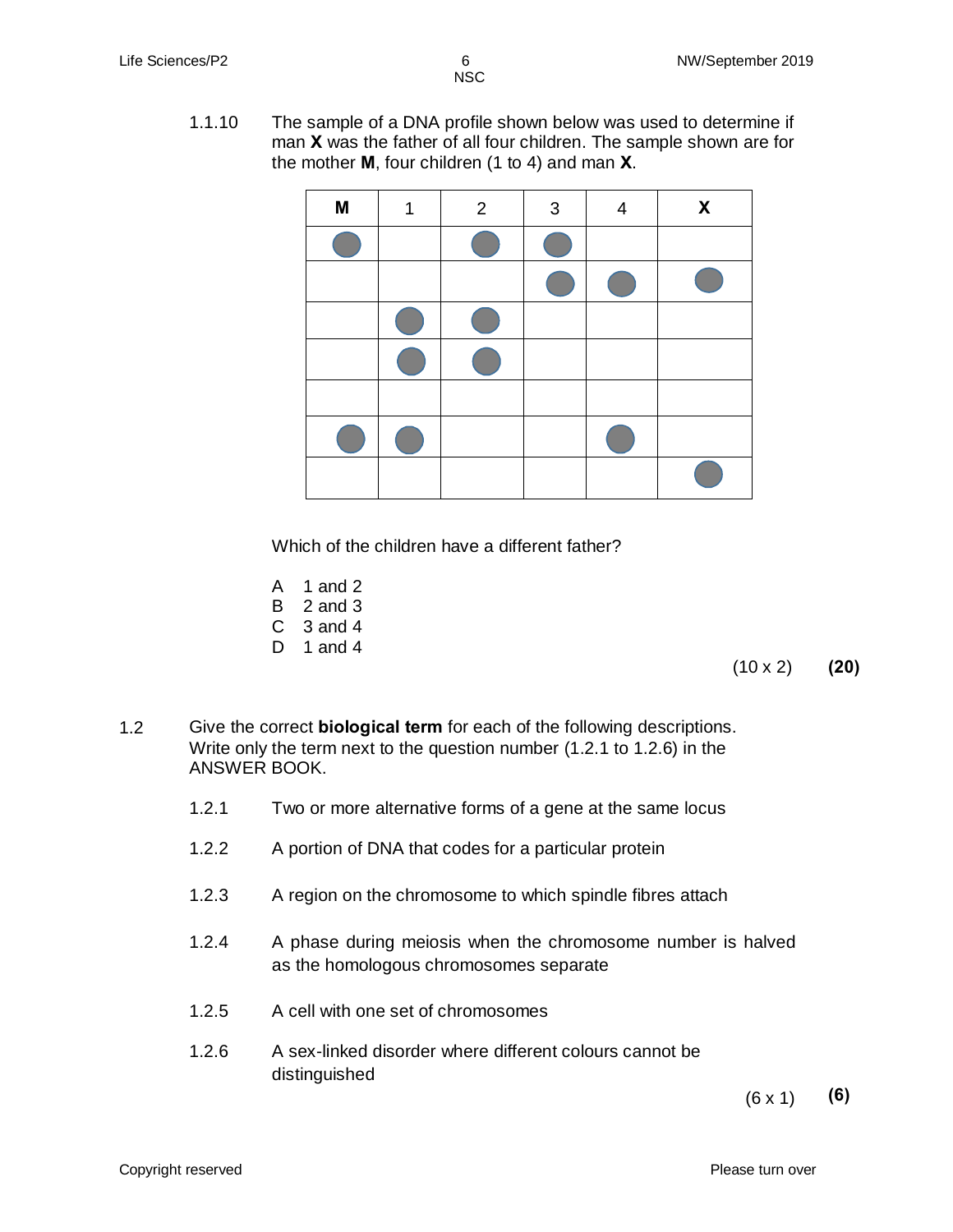1.3 Indicate whether each of the statements in COLUMN I applies to **A ONLY**, **B ONLY**, **BOTH A AND B** or **NONE** of the items in COLUMN II. Write **A only**, **B only**, **both A and B**, or **none** next to the question numbers (1.3.1 to 1.3.3) in the ANSWER BOOK.

|       | <b>COLUMNI</b>                                                                                      |    | <b>COLUMN II</b>                                                   |
|-------|-----------------------------------------------------------------------------------------------------|----|--------------------------------------------------------------------|
| 1.3.1 | Mendels law that shows<br>different characteristics are<br>inherited independently of<br>each other |    | A: Law of independent assortment<br>B: Law of segregation of genes |
| 1.3.2 | The full complement of genes<br>present in an organism                                              | B: | A: Gene pool<br>Genome                                             |
| 1.3.3 | The observable characteristics<br>of an organism                                                    | B: | A: Phenotype<br>Genotype                                           |
|       |                                                                                                     |    |                                                                    |

1.4 Study the karyotype of a human with a genetic disorder.

|              | 86 88 88       |    |            |           |                | ልጸ ለአ             |
|--------------|----------------|----|------------|-----------|----------------|-------------------|
| $\mathbf{1}$ | $2 \t3$        |    |            |           | $\overline{4}$ | 5                 |
|              | xx xx xx xx    |    |            | $XX$ $XX$ |                | $\chi\chi$        |
| 6            | $\overline{7}$ | 8  | 9          | 10        | 11             | 12                |
| XX           | 首の             | Ăδ |            | አለ        | XΧ             | ΧX                |
| 13           | 14             | 15 |            | 16        | 17             | 18                |
| XX           | <b>XX</b>      |    | <b>XXX</b> | AK        |                | $\frac{\chi}{23}$ |
| 19           | 20             |    | 21         | 22        |                |                   |

| 1.4.1 | How many chromosomes does this individual have?                                    | (1)       |
|-------|------------------------------------------------------------------------------------|-----------|
| 1.4.2 | Identify the genetic disorder shown in the above diagram.                          | (1)       |
| 1.4.3 | State the term for chromosome pairs 1 to 22.                                       | (1)       |
| 1.4.4 | What is the gender of the individual shown in the above karyotype?                 | (1)       |
| 1.4.5 | Give ONE observable reason for your answer to QUESTION 1.4.4.                      | (1)       |
| 1.4.6 | Name the process in meiosis which results in an abnormal number<br>of chromosomes. | (1)<br>(6 |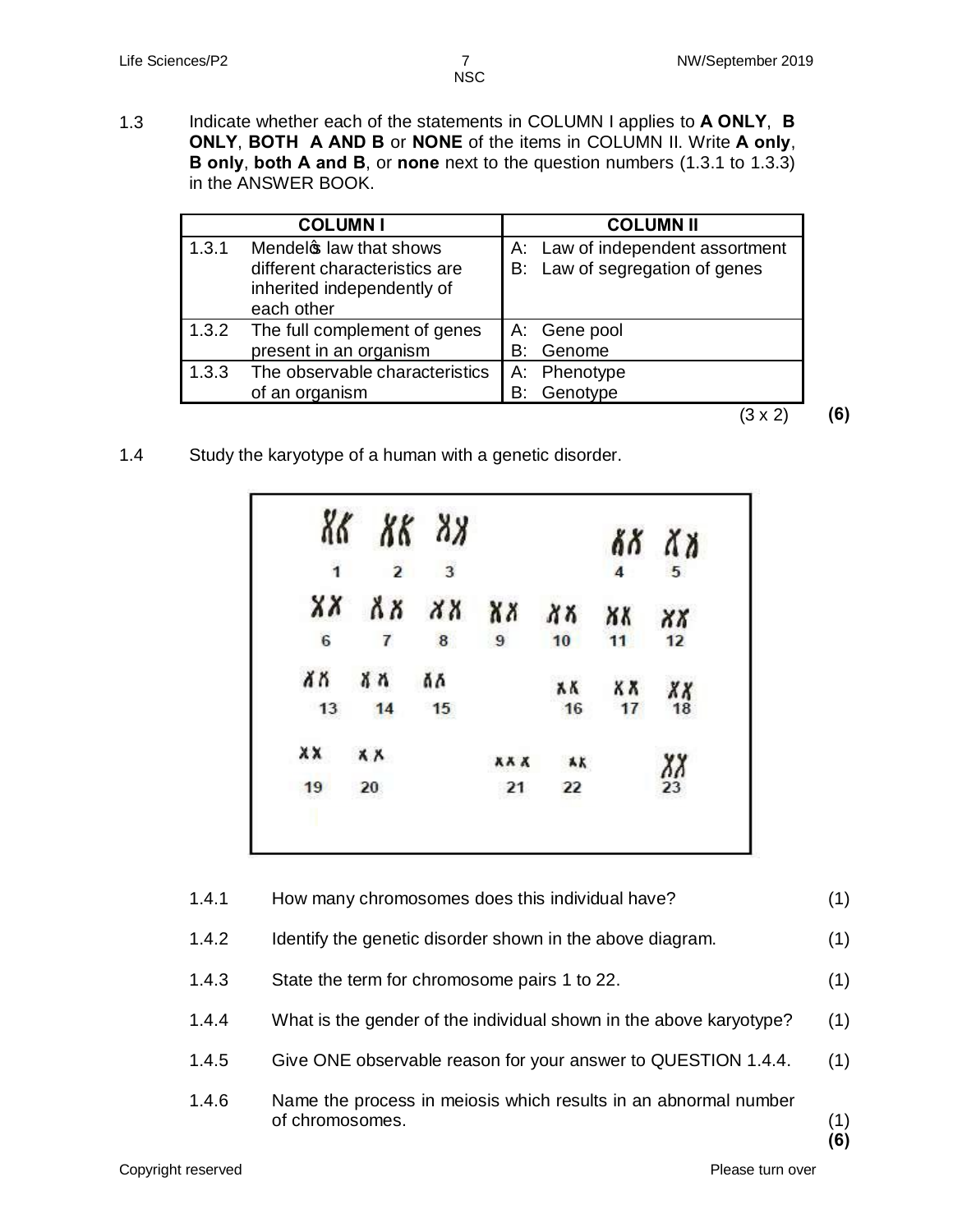$rac{8}{NSC}$ 

1.5 The diagram below shows a genetic engineering process.



| 1.5.1 | Name the process shown in the diagram.                                                    | (1)        |
|-------|-------------------------------------------------------------------------------------------|------------|
| 1.5.2 | Give the LETTER only that represents the:                                                 |            |
|       | (a) Genetic donor                                                                         | (1)        |
|       | (b) Surrogate                                                                             | (1)        |
| 1.5.3 | Give:                                                                                     |            |
|       | (a) The NUMBER of the step that represents fusion of the donor<br>ovum with the donor DNA | (1)        |
|       | (b) TWO numbers that represent stem cells                                                 | (2)        |
| 1.5.4 | Name TWO locations of stem cells in humans, not shown in the<br>diagram above.            | (2)<br>(8) |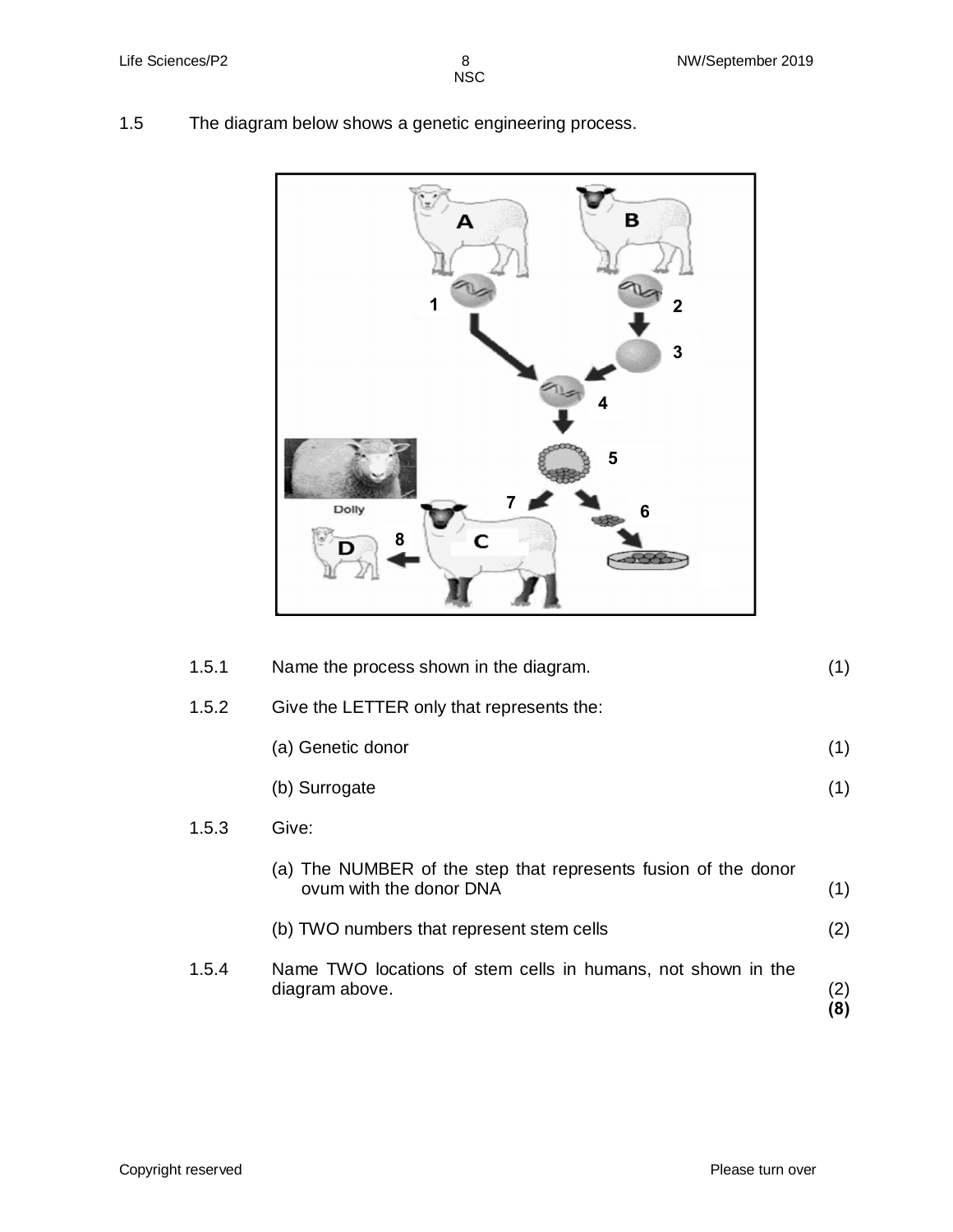1.6 The diagram below represents the chromosomes at different stages of meiosis.

The shaded chromosomes are maternal in origin and the unshaded chromosomes are paternal in origin.



### 1.6.1 Write the LETTER only that represents the following:

| <b>TOTAL SECTION A:</b>                   | 50         |
|-------------------------------------------|------------|
|                                           | (1)<br>(4) |
| (d) Chromosomes in metaphase I            |            |
| (c) Chromosomes in anaphase II            | (1)        |
| (b) Crossing over                         | (1)        |
| (a) The pairing of homologous chromosomes | (1)        |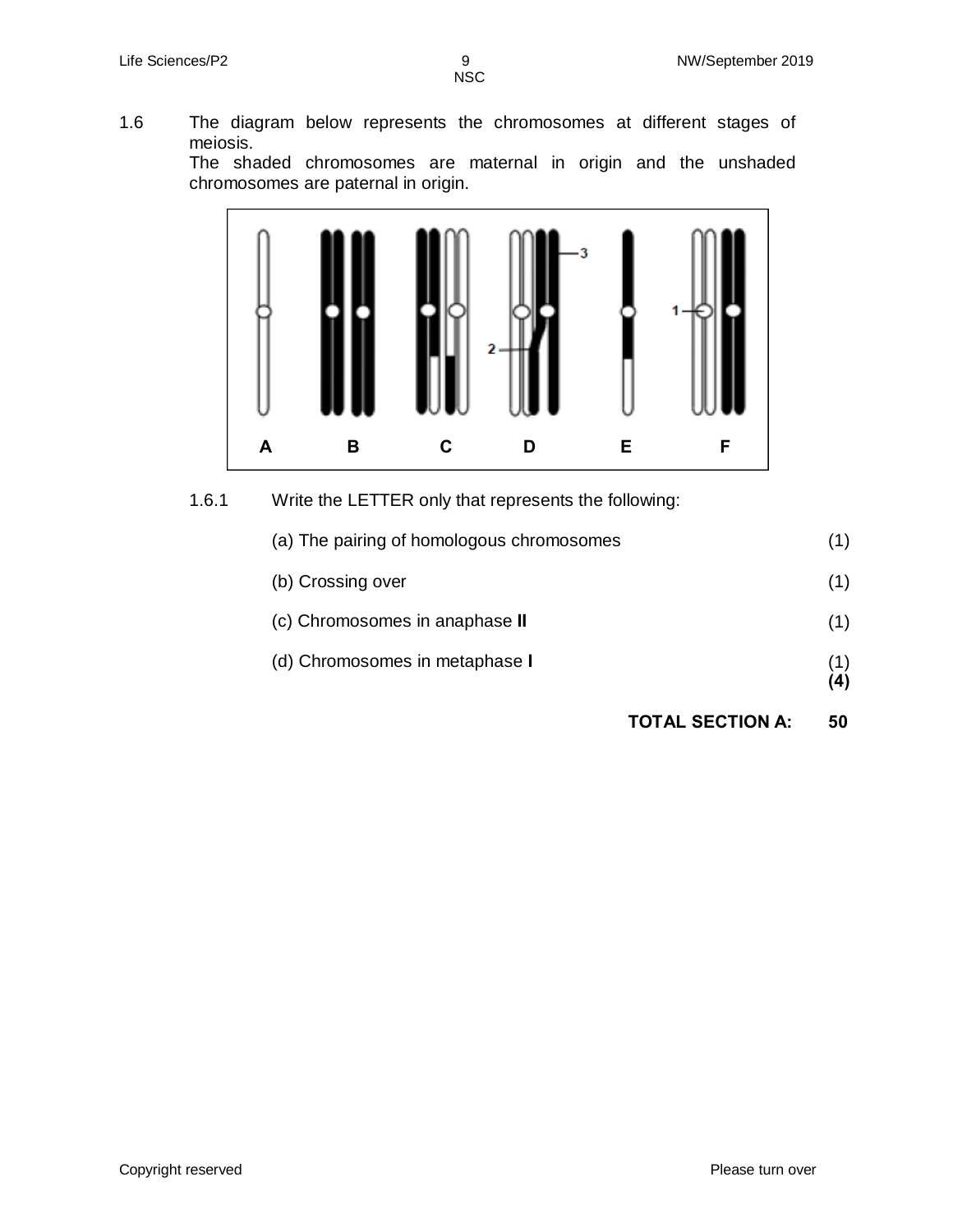### **SECTION B**

### **QUESTION 2**

2.1 The diagram below represents an important biological process.



2.1.1 Identify nucleic acids:

| $(a)$ 1 | (1) |  |
|---------|-----|--|
|         |     |  |

- (b) **2** (1)
- 2.1.2 Use the letters of the genetic code to write down the order of the first THREE complementary bases on strand **1**, starting from the  $top.$  (2) 2.1.3 Write down the anticodons present on the molecule numbered **4**. (2)
- 2.1.4 Describe the process of *translation in protein synthesis.* (5)

**(11)**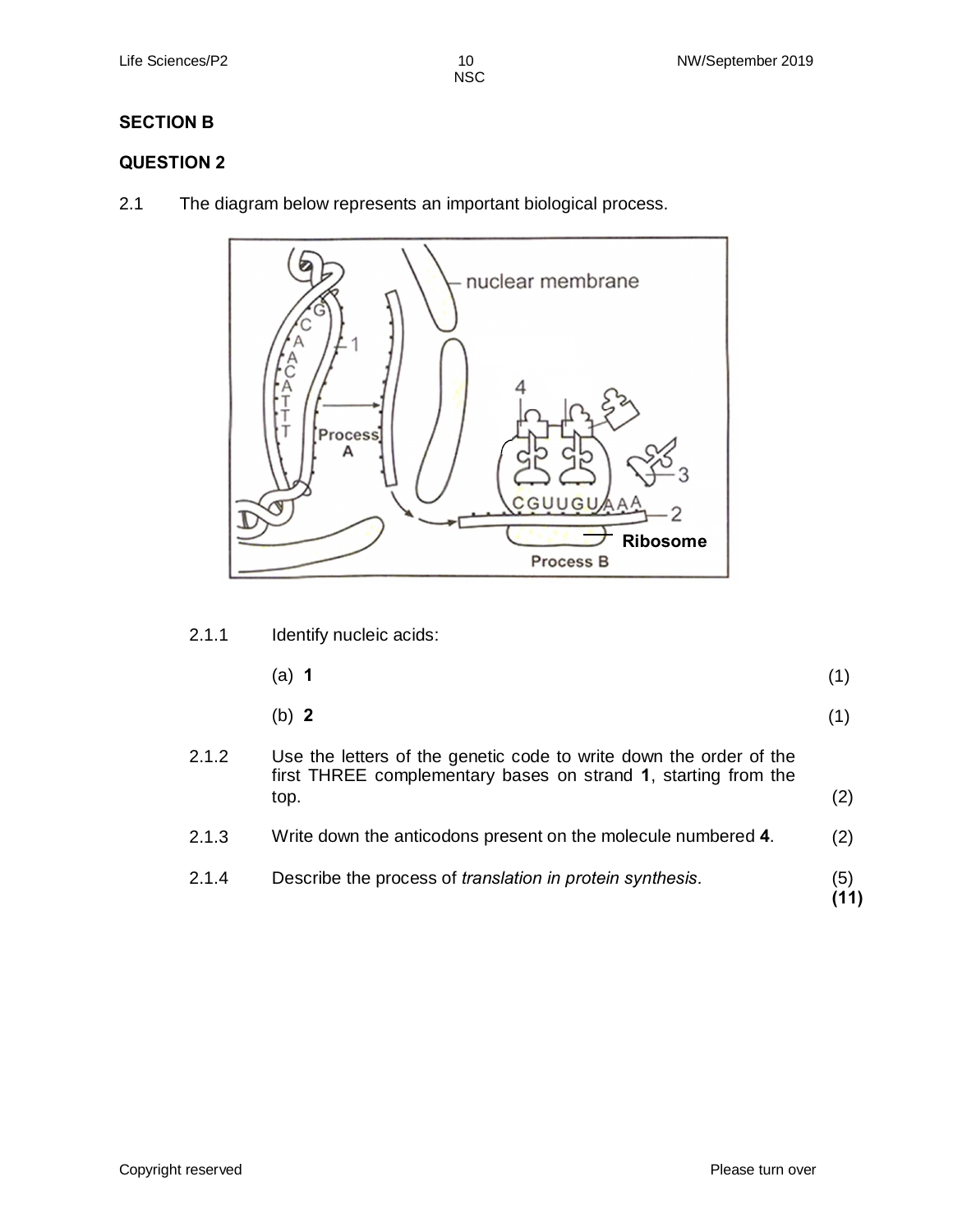- NSC
- 2.2 Haemoglobin (protein in blood) is made up of two types of polypeptide chains. In people with sickle cell anaemia, one polypeptide chain has one amino acid which is different from the normal sequence. This is due to a mutation which produces the base sequence **CAT** instead of **CTT** in the **DNA** molecule of haemoglobin.

The table below shows the mRNA codons for some amino acids.

| mRNA base codons | <b>Amino acids</b> |
|------------------|--------------------|
| CAU              | Histidine          |
| CAA              | Glutamine acid     |
| <b>GUA</b>       | Valine             |
| GAA              | Glutamic acid      |
| CUU              | Leucine            |
| GAU              | Aspartic acid      |

| 2.2.1 | State what is meant by a <i>mutation</i> .                                                                               | (1)        |
|-------|--------------------------------------------------------------------------------------------------------------------------|------------|
| 2.2.2 | What type of mutation is responsible for sickle cell anaemia?                                                            | (1)        |
| 2.2.3 | Explain your answer to QUESTION 2.2.2.                                                                                   | (2)        |
| 2.2.4 | Use the information provided as well as the table to determine the:                                                      |            |
|       | (a) Amino acid present in a normal haemoglobin                                                                           | (1)        |
|       | (b) Amino acid present in sickle cell haemoglobin                                                                        | (1)        |
| 2.2.5 | Explain the consequences if the bond between two complementary<br>chains of DNA is not able to break during replication. | (2)<br>(8) |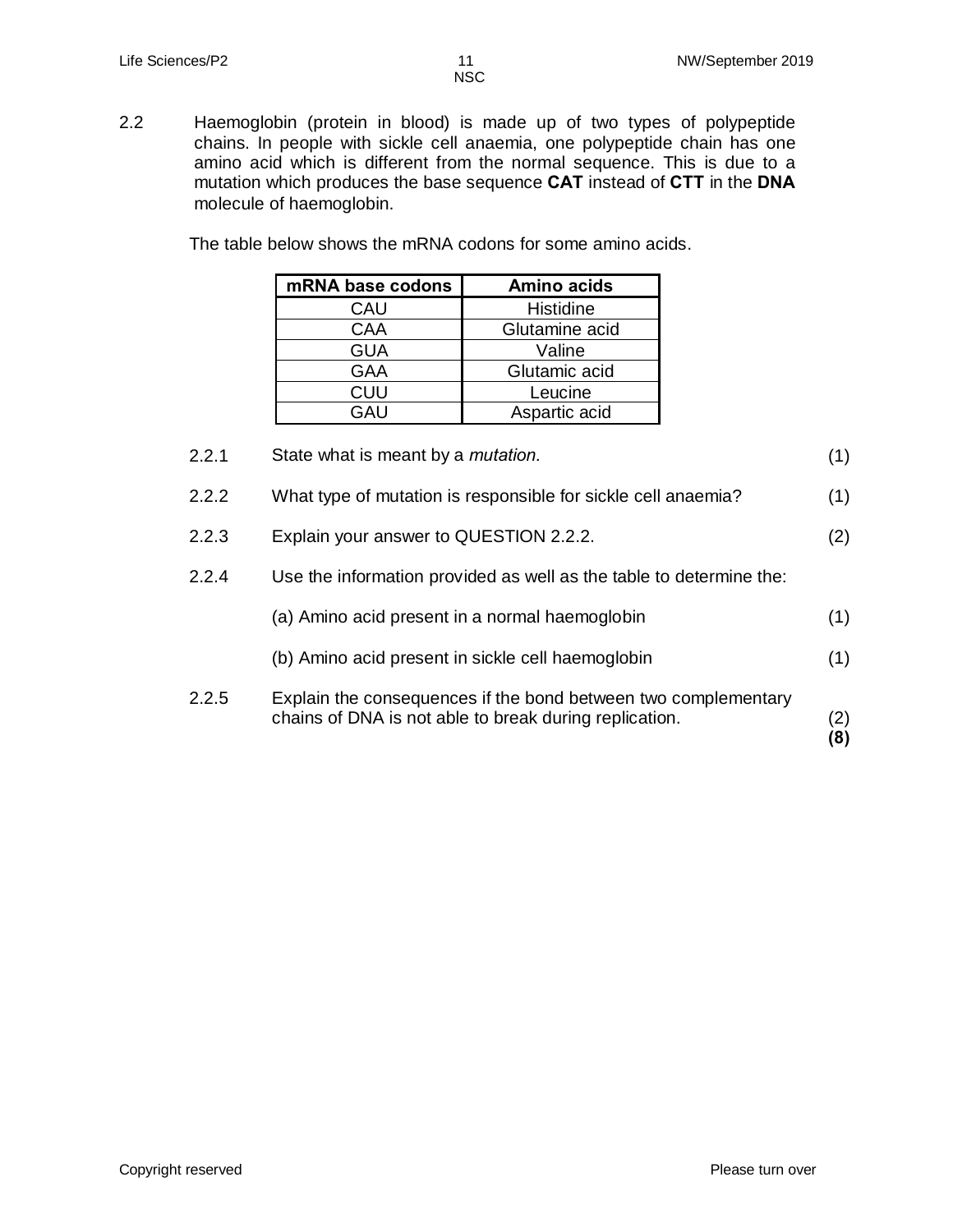2.3 Study the diagram that shows a phase of meiosis.



|     | 2.3.1         | Label structure A.                                                                                                                                                      | (1)        |
|-----|---------------|-------------------------------------------------------------------------------------------------------------------------------------------------------------------------|------------|
|     | 2.3.2         | Give ONE function of the structure labelled B.                                                                                                                          | (1)        |
|     | 2.3.3         | Which phase of meiosis is represented in the diagram?                                                                                                                   | (1)        |
|     | 2.3.4         | Explain your answer to QUESTION 2.3.3.                                                                                                                                  | (2)        |
|     | 2.3.5         | Name ONE process that ensures that the gametes produced by<br>meiosis are genetically different from each other.                                                        | (1)<br>(6) |
| 2.4 | no spots (n). | In watermelons, the allele for bitter fruit $(B)$ is dominant over the allele for<br>sweet fruit (b). The allele for yellow spots $(N)$ is dominant over the allele for |            |
|     |               | Plant A, which is heterozygous for bitter fruit and for yellow spots, was<br>crossed with plant <b>B</b> , which has sweet fruit and no spots.                          |            |
|     | 2.4.1.        | Write down the genotype of:                                                                                                                                             |            |
|     |               | (a) Plant $A$                                                                                                                                                           | (1)        |
|     |               | (b) Plant $B$                                                                                                                                                           | (1)        |
|     | 2.4.2         | Write down ALL the possible genotypes of the gametes of plant A.                                                                                                        | (2)        |
|     | 2.4.3         | State the phenotype of an offspring having the genotype:                                                                                                                |            |
|     |               | (a) Bbnn                                                                                                                                                                | (1)        |
|     |               | (b) bbNN                                                                                                                                                                | (1)<br>(6) |

Copyright reserved **Please** turn over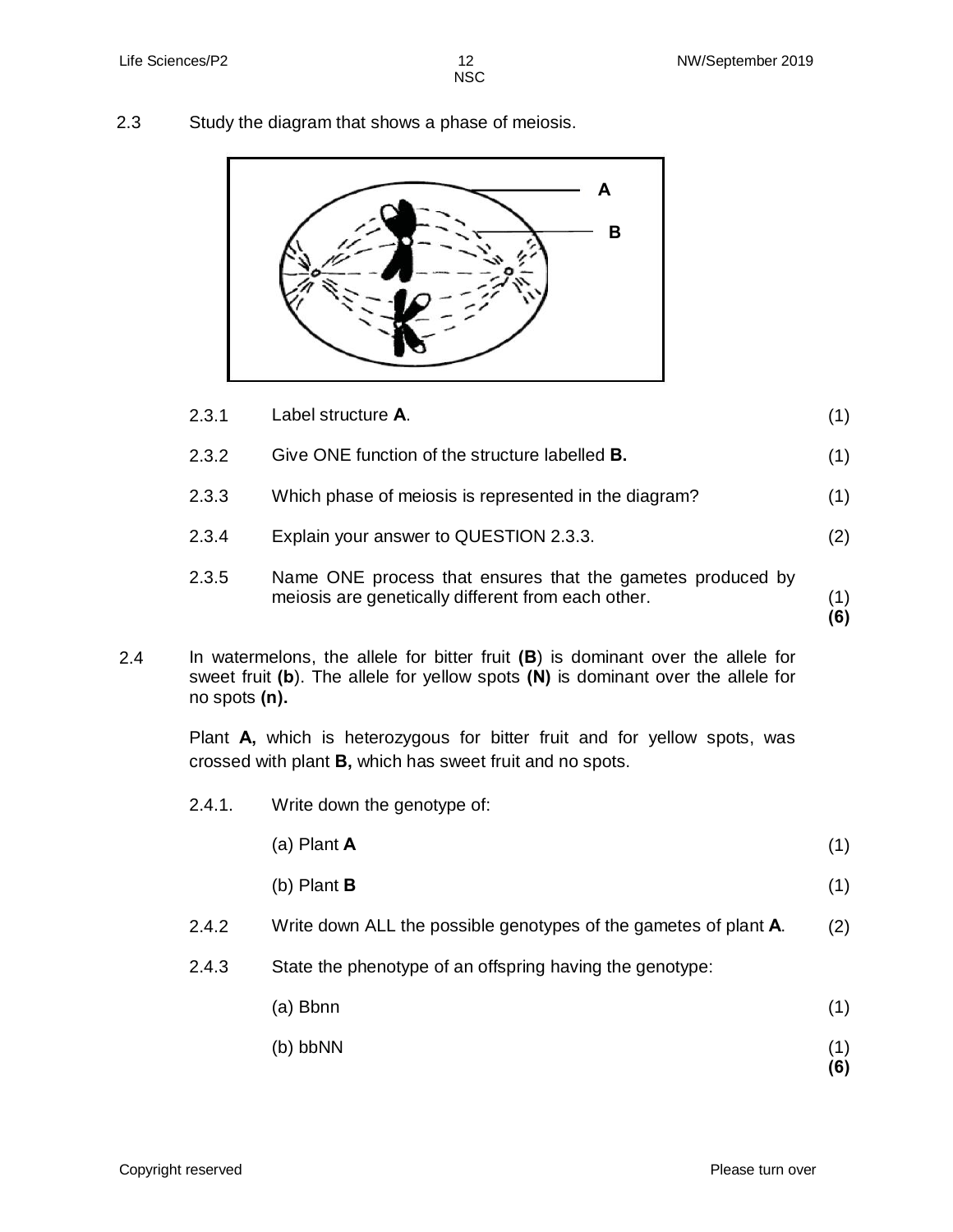2.5 A dominant allele **(B)** causes the last joint of the little finger to bend inwards towards the fourth finger and is called 'bent little fingerg The recessive allele **(b)** causes the little finger to be straight.

> The pedigree diagram below shows the inheritance of a  $\pm$ ent little fingergin a family.



- 2.5.1 Explain why individuals **A** and **B** are heterozygous for this trait. (3)
- 2.5.2 Individual **C** had four children with a male who has straight little fingers.

Use a genetic cross to show the possible genotypes and phenotypes of the offspring. (6)

**(9) [40]**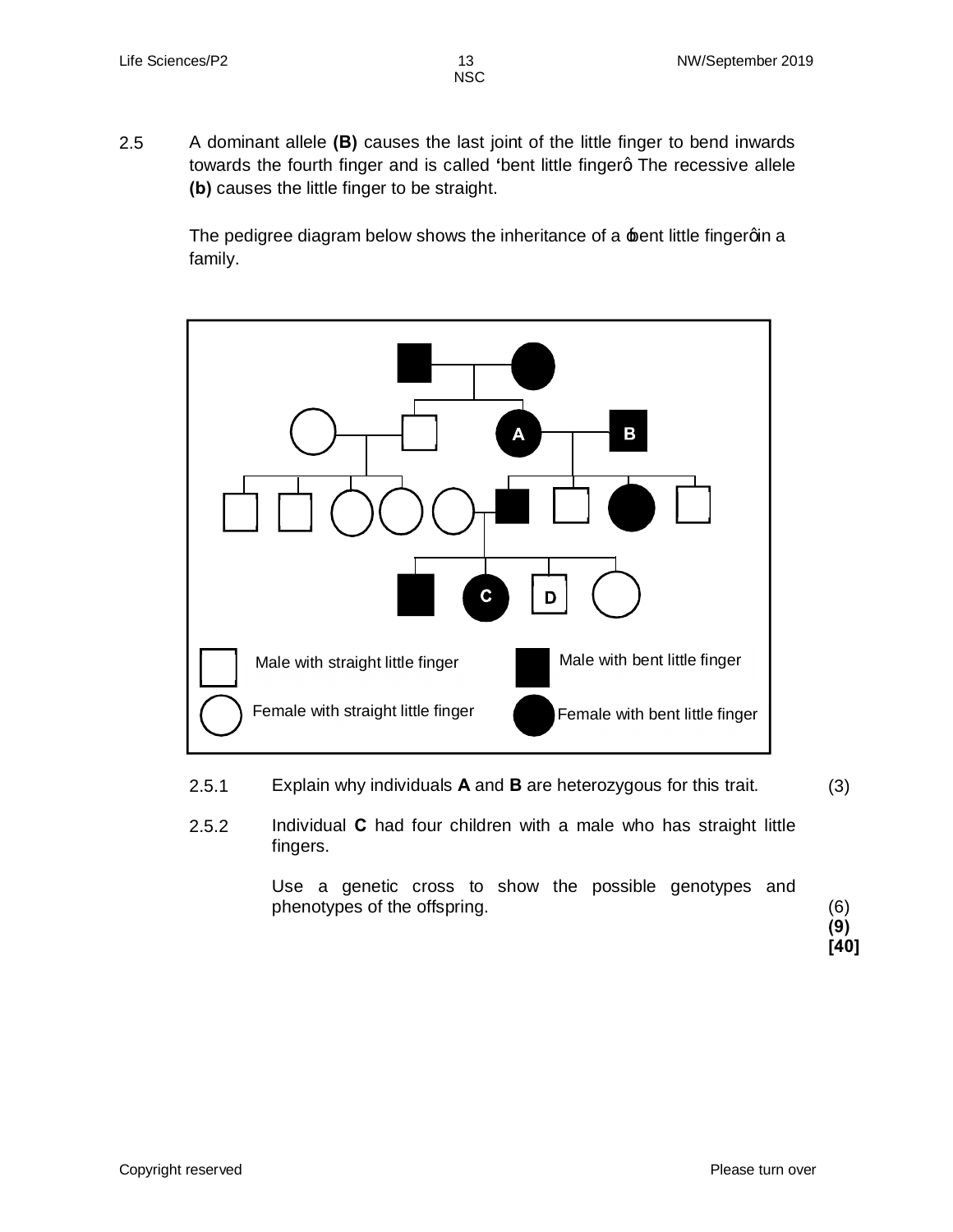### **QUESTION 3**

3.1 Study the phylogenetic tree showing the possible evolution of the modern rhinoceros.



| 3.1.1 | Name the most recent common ancestor of the black and white<br>rhinos.                                 |  |
|-------|--------------------------------------------------------------------------------------------------------|--|
| 3.1.2 | Explain how Jean-Baptiste de Lamarck would have described the<br>evolution of the modern rhino's horn. |  |

**(5)**

Copyright reserved **Please** turn over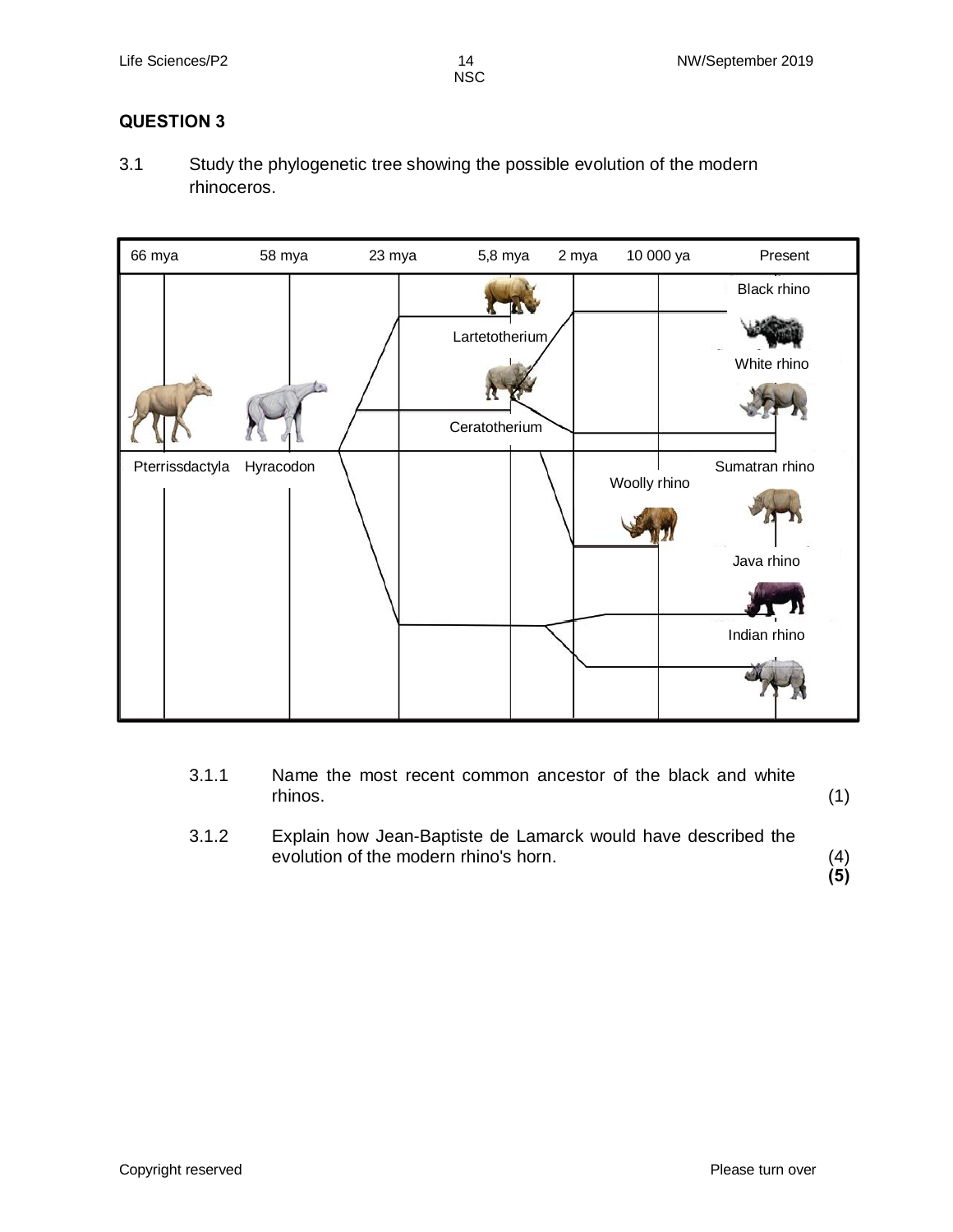3.2 A programme to produce a new variety of rice began in 1997 in Vietnam. The programme was based on a disease and pest resistant variety (IR59655) from the international seed bank in the Philippines.

> The new hybrid variety VND404 was ready for trial planting on 6000 hectares in 2002.

> The difference between IR59655 and the new variety VND404 are shown in the table below.

| <b>Parent variety IR9655</b>                  | <b>New variety VND404</b>                 |
|-----------------------------------------------|-------------------------------------------|
| Shorter plants                                | Taller plants                             |
| Longer life cycle                             | Shorter life cycle                        |
| Small yield                                   | Greater yield                             |
| Not able to grow in soil<br>rich in aluminium | Able to grow in soil rich<br>in aluminium |
| Less able to compete<br>well with weeds       | More able to compete<br>well with weeds   |

- 3.2.1 State the name of this type of biotechnology to produce a new variety of rice.
- 3.2.2 Give THREE advantages of the new variety of rice that was produced within 5 years through the process named in QUESTION  $3.2.1.$
- 3.2.3 Give TWO possible disadvantages of growing the new VND404 variety. (2)

**(6)**

(1)

(3)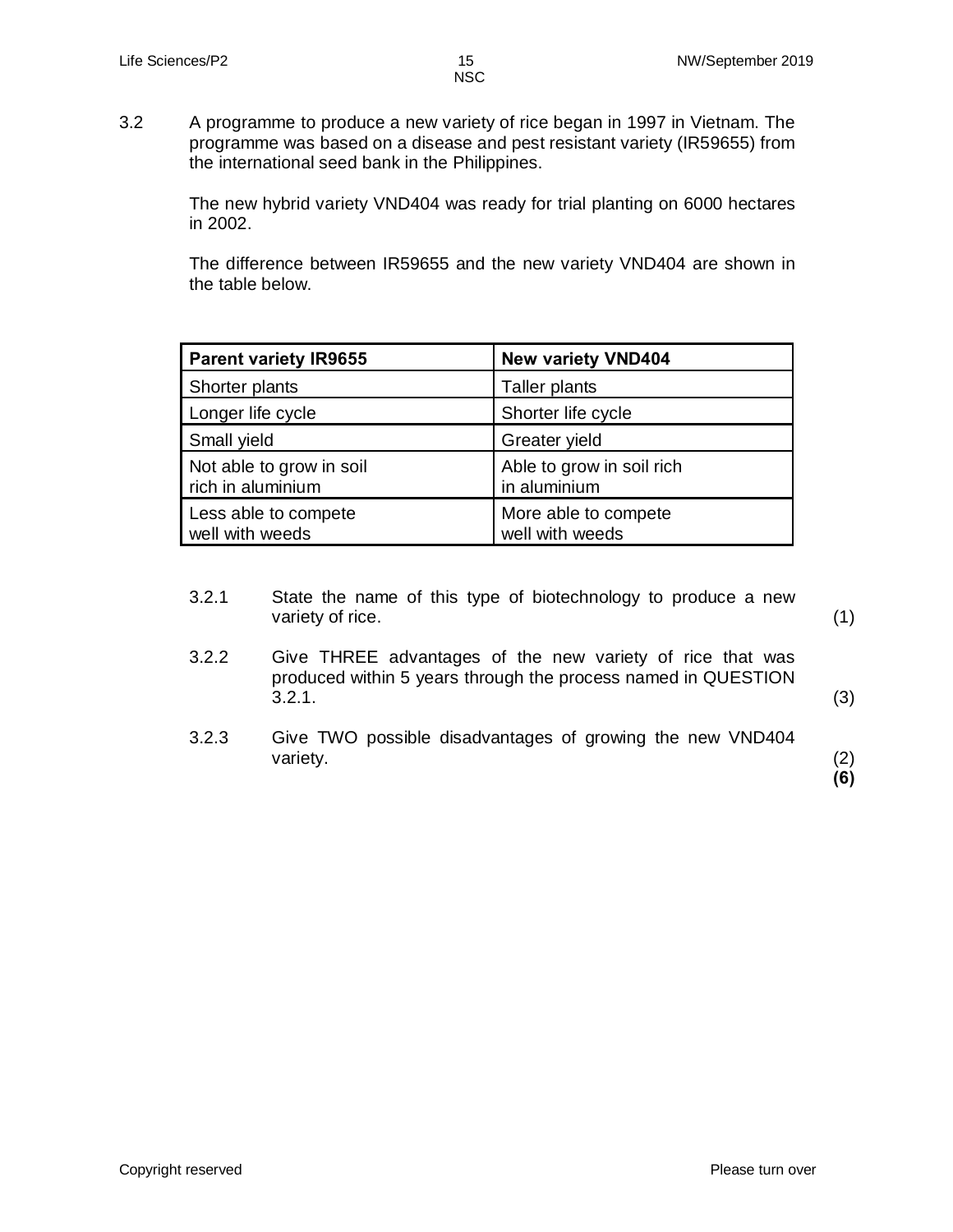3.3 Up until 3 million years ago North and South America were separated by the ocean. As dry land rose between the continents a land bridge (now Panama) was formed joining the two Americas and separating the Caribbean sea from the Pacific ocean.

NSC

Shrimps (sea organisms) that once freely interbred were separated by the barrier. When they were put together in a laboratory, they attacked each other instead of mating.

They had become separate species as the theory would predict.



- 3.3.1 Describe how speciation could have taken place to form two different types of shrimp species. (6)
- 3.3.2 Which process will provide a possible explanation as to how this land feature formed? (1)

**(7)**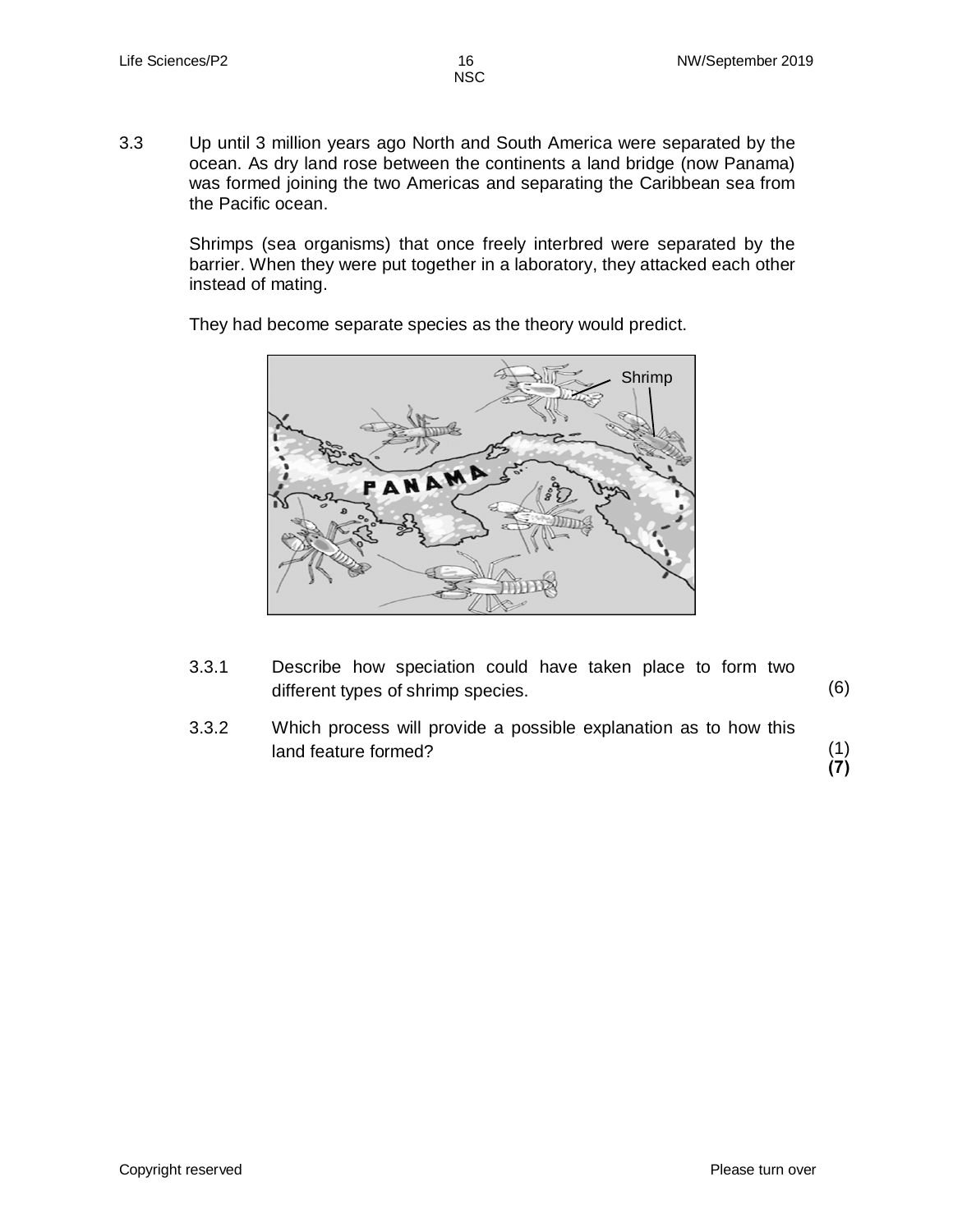3.4 Rock rabbits of a certain species on an island are usually brown in colour. A mutation in one gene for body colour results in white or black rock rabbits. Black rock rabbits camouflage well against the dark rock and warm up faster on cold days which will give them energy to avoid predators.

> Scientists investigated the relationship between the colour of rock rabbits in a population and their survival rate on an island.

While conducting the investigation they:

- · Selected a group of rock rabbits of a certain species in a habitat.
- Recorded the percentage of each colour (brown, white and black) in the selected group.
- · Repeated the investigation over a period of 30 generations of offspring.

| <b>COLOUR OF</b><br><b>ROCK</b><br><b>RABBITS</b> | PERCENTAGE (%) OF EACH COLOUR IN THE<br><b>POPULATION</b> |                                |                                |                                |  |
|---------------------------------------------------|-----------------------------------------------------------|--------------------------------|--------------------------------|--------------------------------|--|
|                                                   | <b>Initial</b><br>population                              | $10^{\text{th}}$<br>generation | 20 <sup>th</sup><br>generation | 30 <sup>th</sup><br>generation |  |
| <b>BROWN</b>                                      | 200                                                       | 100                            | 60                             | 30                             |  |
| <b>WHITE</b>                                      |                                                           |                                |                                |                                |  |
| <b>BLACK</b>                                      |                                                           | 15                             | 20                             |                                |  |

The results of the investigation are shown in the table below:

3.4.1 State the:

|       | (a) Independent variable                                                                                                                            | (1)         |
|-------|-----------------------------------------------------------------------------------------------------------------------------------------------------|-------------|
|       | (b) Dependent variable                                                                                                                              | (1)         |
| 3.4.2 | Explain the effect of the mutation on the survival of the white rock<br>rabbits.                                                                    | (2)         |
| 3.4.3 | Briefly describe why the scientists had to conduct the above<br>investigation over 30 generations.                                                  | (2)         |
| 3.4.4 | State ONE way in which the scientists could have improved the<br>validity of the investigation.                                                     | (1)         |
| 3.4.5 | Use the theory of natural selection to explain the higher percentage<br>of black rock rabbits in the population of the 30 <sup>th</sup> generation. | (6)<br>(13) |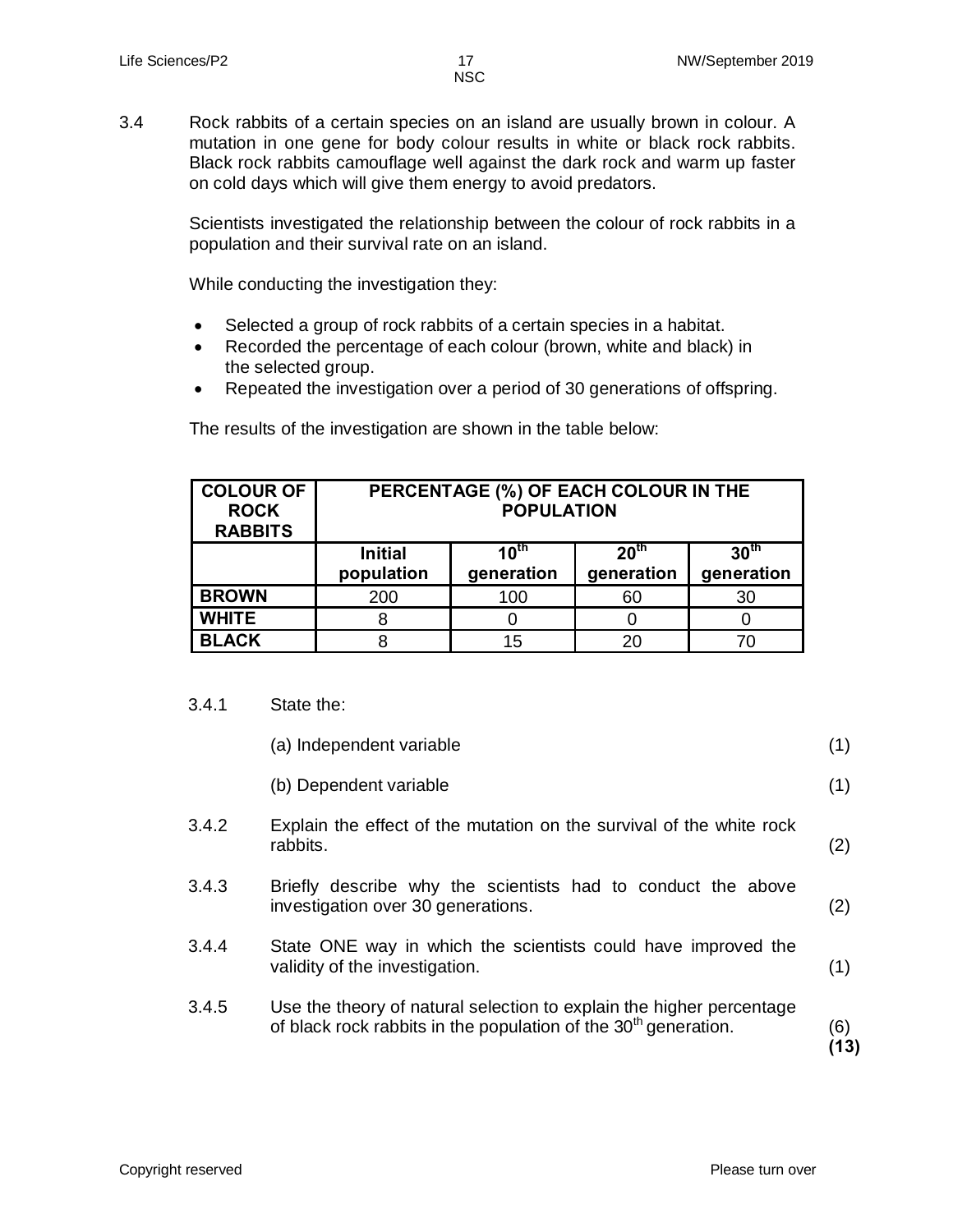3.5 Scientists use fossils as evidence for human evolution. The brain volume of some extinct primates has been estimated from their fossils and has been compared to the brain volumes of living primates.

The results are shown in the table below.

| <b>Primate</b>             | <b>Period of existence</b><br>(million years ago) | Average brain<br>volume $(cm3)$ |
|----------------------------|---------------------------------------------------|---------------------------------|
| Ardipithecus ramidus       | 5,8 to 4,4                                        | 400                             |
| Australopithecus afarensis | 4 to 2,7                                          | 450                             |
| Australopithecus africanus | 3 to 2                                            | 450                             |
| Homo habilis               | 2,2 to 1,6                                        | 750                             |
| Homo erectus               | 2 to $0,4$                                        | 1 0 0 0                         |
| Homo sapiens               | 0,2 to present                                    | 1 400                           |
| Modern apes                | 0,2 to present                                    | 500                             |

|       | <b>TOTAL SECTION B:</b>                                                                                                                          | [40]<br>80 |  |
|-------|--------------------------------------------------------------------------------------------------------------------------------------------------|------------|--|
|       | How do scientists determine the brain volume of extinct<br>primates?                                                                             | (2)<br>(9) |  |
| 3.5.6 | The brain of an organism is not preserved as a fossil.                                                                                           |            |  |
| 3.5.5 | Give evidence in the table that suggests that Australopithecus<br>afarensis and Australopithecus africanus may have existed at the<br>same time. | (1)        |  |
| 3.5.4 | Calculate the difference in brain volume between the two living<br>primates. Show ALL calculations.                                              | (2)        |  |
| 3.5.3 | Which primate became extinct first?                                                                                                              | (1)        |  |
| 3.5.2 | Apart from fossil evidence, give TWO other types of evidence for<br>human evolution.                                                             | (2)        |  |
| 3.5.1 | Name the primate that has a brain volume of 750 $\text{cm}^3$ .                                                                                  |            |  |